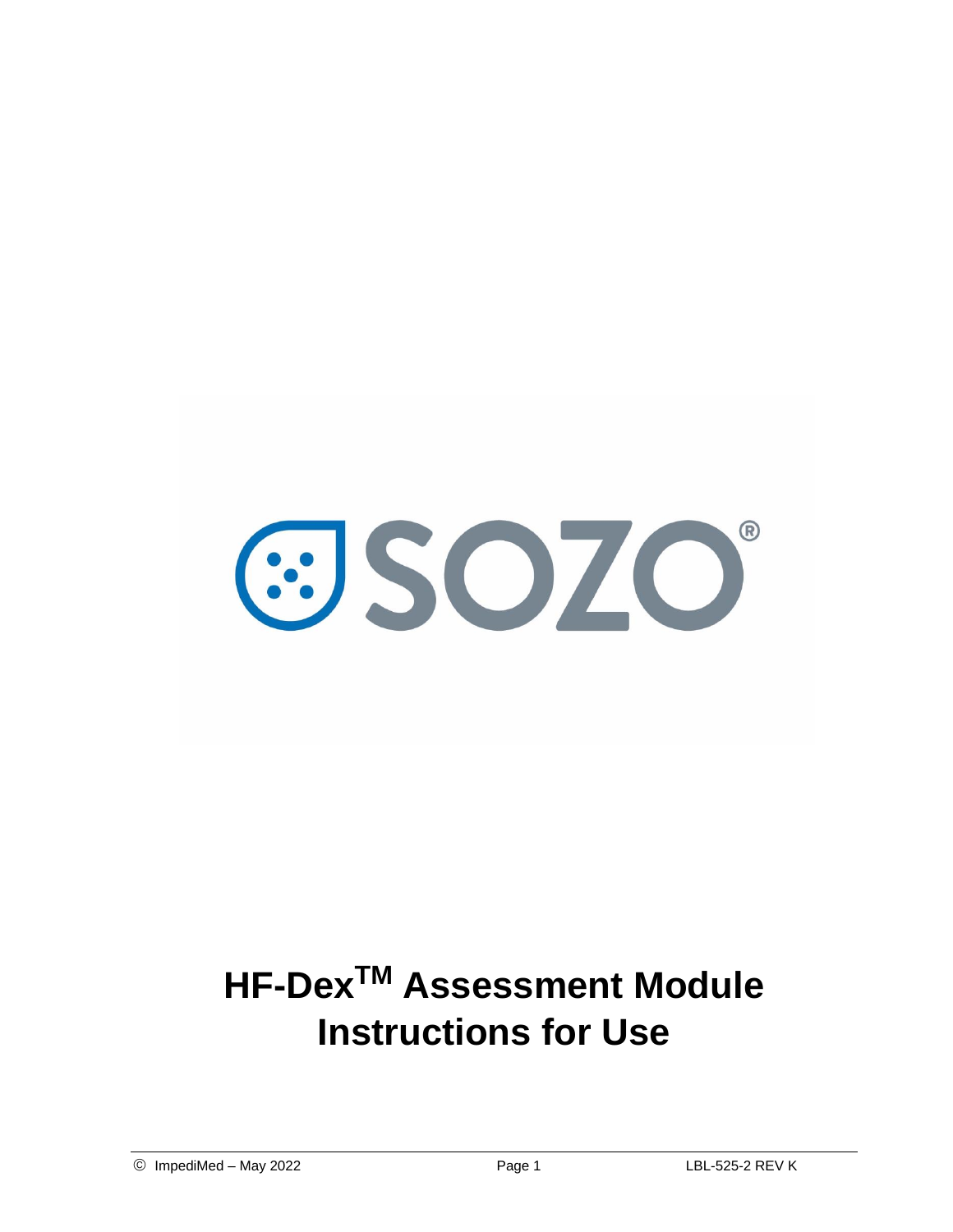

ABN 65 089 705 144 ImpediMed Inc 50 Parker Court Carlsbad, CA 92008 Australia tsu@impedimed.com

ImpediMed Limited Distributed in the United States by: Unit 1 5900 Pasteur Court, Suite 125 Pinkenba Qld 4008 (877) 247-0111 option 4

| Phone:   | + 61 7 3860 3700         |
|----------|--------------------------|
| Fax:     | + 61 7 3260 1225         |
| Email:   | enquiries@impedimed.com  |
| Website: | http://www.impedimed.com |

For assistance with product set up please review the help videos at [https://www.impedimed.com.](https://www.impedimed.com/) For other assistance, or to report product issues, please contact ImpediMed U.S. by email at [tsu@impedimed.com](mailto:tsu@impedimed.com) or by phone at: + 877 247 0111 option 4.



MediMark Europe Sarl 11 rue Emile ZOLA, B.P. 2332, 38033 Grenoble Cedex 2 France

# $C \epsilon_{2797}$



For EU Customers: All products at the end of their life may be returned to ImpediMed for recycling.

*For patent(s) and/or patent application(s) see:* https://www.impedimed.com/patents/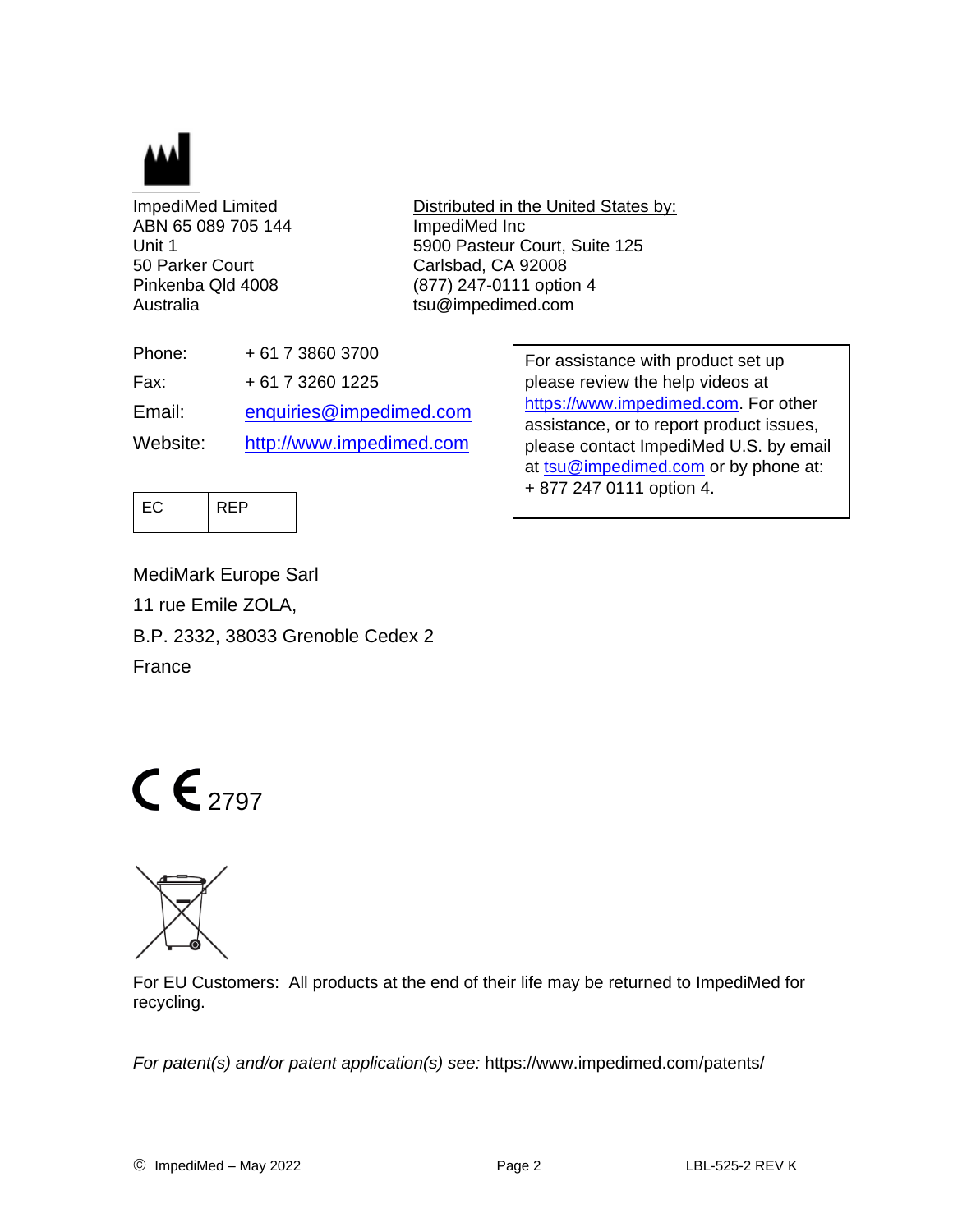# 1 Safety Instructions

These symbols are provided to guide you in the use of this product safely and correctly, and to prevent risk and injury to you and others. For more safety instructions and other symbols, see User Guide, "SOZO System Instructions for Use."

| <b>Symbol</b> | <b>Definition</b>                                                                                                                                      |  |  |  |  |  |  |  |
|---------------|--------------------------------------------------------------------------------------------------------------------------------------------------------|--|--|--|--|--|--|--|
|               | <b>WARNING!</b> Indicates matters in which bodily harm or material<br>damage or incorrect measurements may arise as a result of<br>incorrect handling. |  |  |  |  |  |  |  |
|               | Follow instructions for use.                                                                                                                           |  |  |  |  |  |  |  |
|               | <b>Note</b>                                                                                                                                            |  |  |  |  |  |  |  |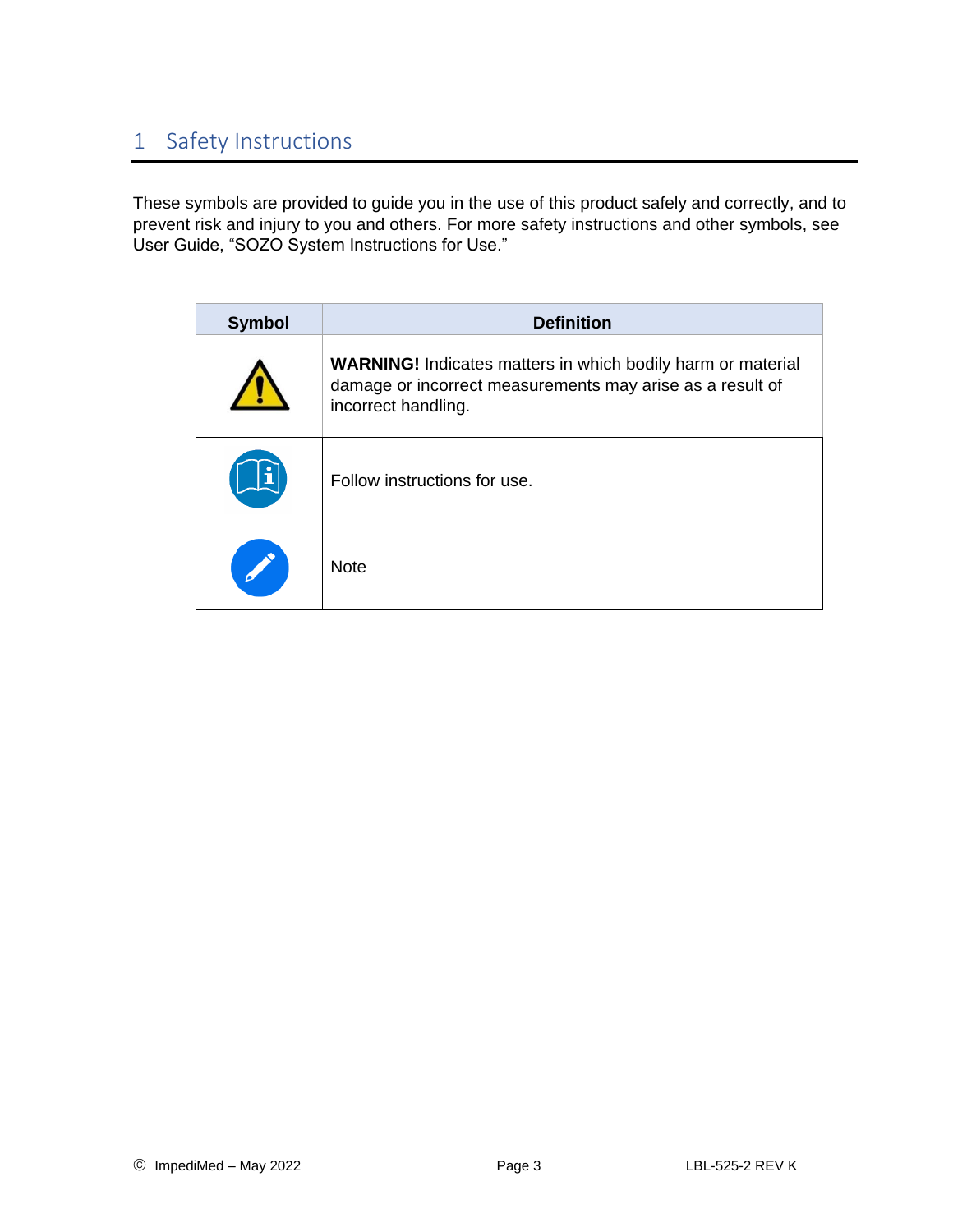## 2 HF-Dex<sup>™</sup> for Heart Failure

#### **2.1 Indications for Use**

The SOZO<sup>®</sup> HF-Dex module is intended for adult patients living with heart failure.

This device is intended for use, under the direction of a physician, for the noninvasive monitoring of patients with fluid management problems suffering from heart failure. Data from the device should be considered in conjunction with other clinical data.

#### **2.2 Instructions For Use**

Ensure that you have read and understand the instructions for use in all sections of this User Guide for setup, installation and use of the SOZOapp, and also ensure that you have read and understand the instructions for use for setup, installation and use of MySOZO and the SOZOapp in all sections of the main User Guide, LBL-525, "SOZO System Instructions for Use." All warnings, contraindications and precautions apply. In addition, consider the following when using SOZO to take HF-Dex measurements on a patient:

For a patient who cannot effectively separate their inner thighs, it may be necessary to place insulating material, such as dry clothes, between the patient's legs. Ensure also that the patient's upper arms and elbows are not in contact with their torso.

In order to use the HF-Dex module, the facility will require a license for the module. The patient will additionally need to have the module selected in their profile. After doing so, HF-Dex module results will be presented after every measurement.



Measurement quality is important. Specifically, the patient's Right Whole Body measurement will need to be of a medium or high quality. If a patient's Right Whole Body Cole plot was assessed to be low quality ("red"), the measurement should be retaken. If a low quality measurement is accepted, HF-Dex outputs will not be presented. The following error message will instead be displayed.

This result cannot be provided due to low measurement quality "red". For this measurement to be shown, the Right Whole Body Cole Plot (found in the Cole plot review screen after the measurement) must be medium quality "yellow" or high quality "green".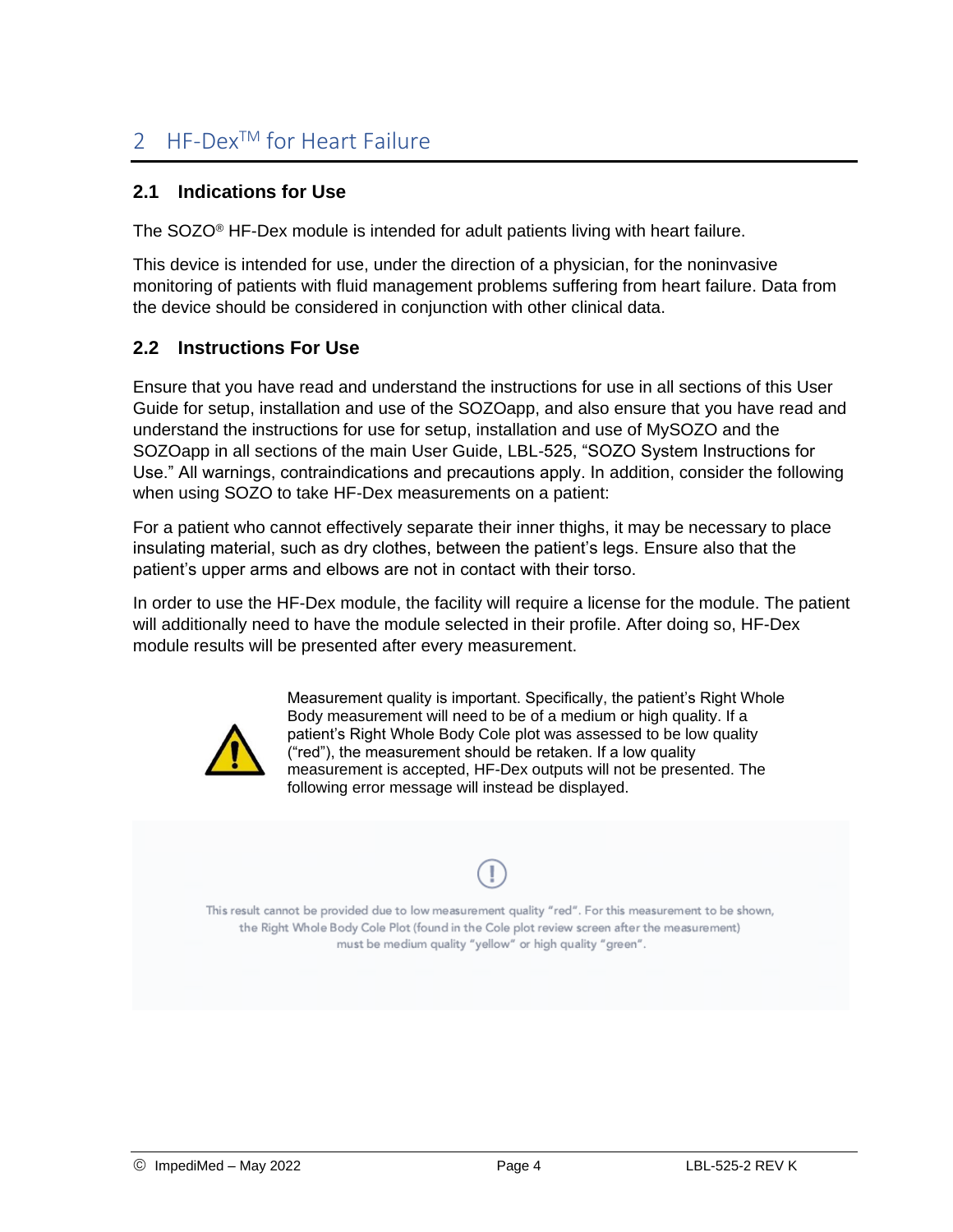### 3 HF-Dex<sup>™</sup> Assessments

#### **3.1 HF-DexTM Score**

The HF-Dex score is a tool to assist in the clinical assessment of fluid status on a patient with heart failure by a medical provider. The results screen will display the patient's HF-Dex score on a scale, as well as other fluid analysis outputs. The HF-Dex score is the patient's ECF/TBW %, compared to clinical data in the following manner:

**Light Blue range:** HF-Dex values in the light blue reference range are consistent with healthy individuals who do not have heart failure<sup>1</sup>.

**Medium Blue and Dark Blue ranges:** Patients whose HF-Dex score falls into the medium blue and dark blue ranges may have raised scores that are above the reference range for generally healthy individuals with normal fluid levels, and may require additional clinical investigation.

**Gray range:** HF-Dex values in the gray range may indicate a fluid imbalance for other causes (such as dehydration) or potential issues with measurement accuracy, and requires additional investigation.

Additional information presented includes the patient's baseline HF-Dex score, change vs. baseline, and change from previous HF-Dex score.

#### **3.2 Other Fluid Outputs**

The results screen will also present the following information from the measurement:

- Total Body Water (TBW)
- Extracellular Fluid (ECF)
- Intracellular Fluid (ICF)
- Weight

TBW is presented in objective volume and expressed as a % of patient weight at time of measurement. ECF and ICF are presented in objective volumes and expressed as a % of TBW at time of measurement. The software will calculate and present changes from previous measurement. If a baseline has been selected for the patient, the software will also calculate and present the baseline and change from baseline in the current measurement.

#### **3.3 Recommended Measurement Frequency**

Measurement frequency should be based on clinical evaluation of the patient's monitoring needs. Daily, weekly or monthly measurements may be appropriate using best clinical judgment.

<sup>1</sup> US Department of Health and Human Services. National center for health statistics. The Third National Health and Nutrition Examination Survey (NHANES III, 1988 -1994).:Centers for Disease Control and Prevention: Washington, DC; 1996.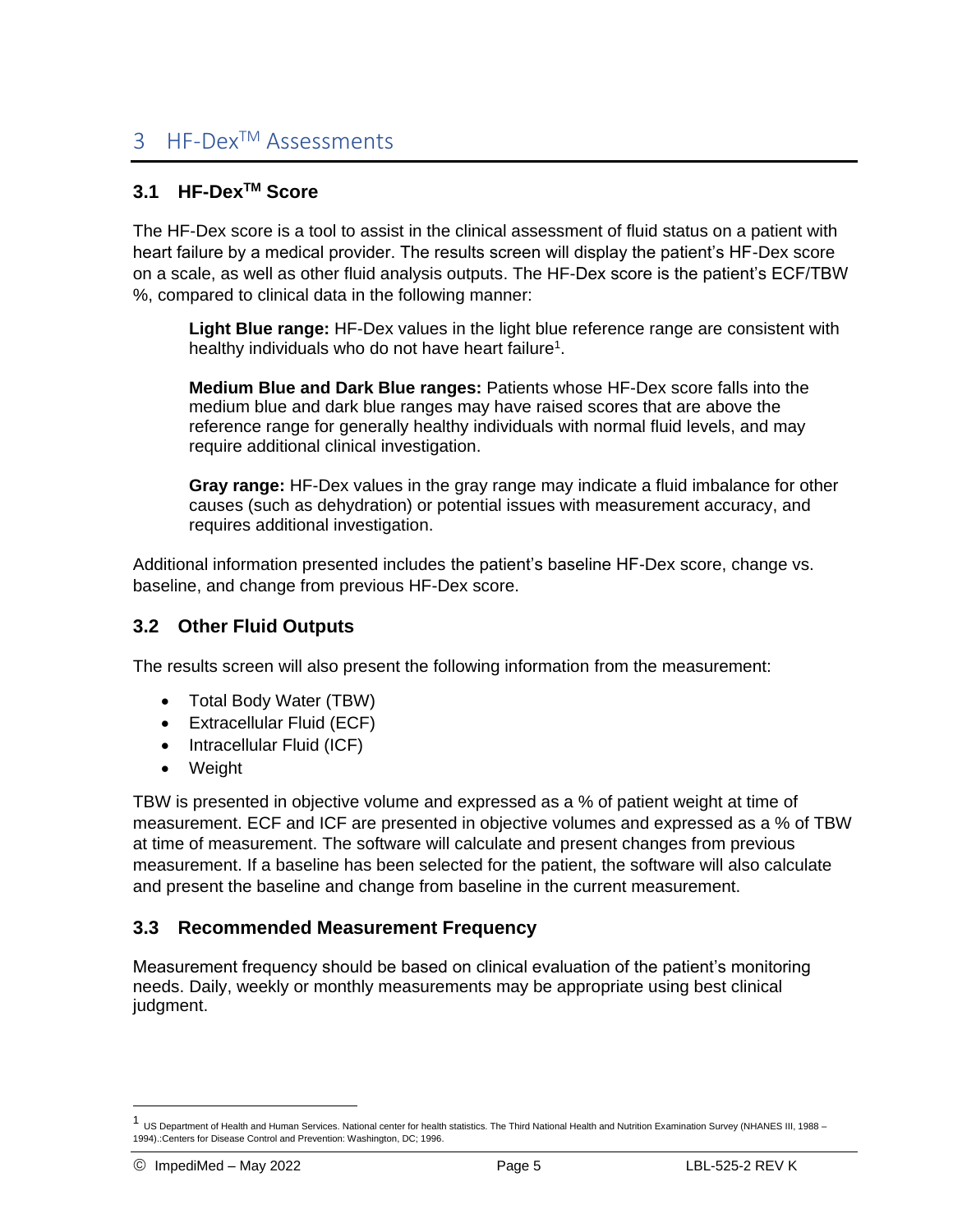# 4 HF-DexTM Measurement Results

| ∢                    | First name: Mattie<br>Last name: Anderson |  | Sex:          |                   | Date of birth: 27 Apr 1966<br><b>Female</b> |                                            | Medical record number: 8009007799657<br>Last assessment: | 16 Mar 2021, 19:55                    |                                      | 24112:30 |
|----------------------|-------------------------------------------|--|---------------|-------------------|---------------------------------------------|--------------------------------------------|----------------------------------------------------------|---------------------------------------|--------------------------------------|----------|
| 013:56               | 20 Oct 2020 10:51<br><b>BASELINE</b>      |  |               | 22 Nov 2020 17:00 |                                             | 23 Dec 2020 17:45                          | 7 Feb 2021 17:27<br><b>BASELINE</b>                      |                                       | 13 Mar 2021 13:56<br><b>BASELINE</b> | 16 Ma    |
|                      |                                           |  | ₹ History     |                   | $\bullet$ Tags                              | 5 <sup>5</sup>                             |                                                          | Delete                                |                                      |          |
| L-Dex                |                                           |  | <b>HF-Dex</b> |                   |                                             | <b>BODY COMPOSITION</b>                    |                                                          | <b>COLE PLOTS</b><br><b>SEGMENTAL</b> |                                      |          |
|                      |                                           |  |               |                   |                                             |                                            |                                                          |                                       | <b>SET AS BASELINE</b>               |          |
| $HF-Dev$ $%)$        |                                           |  |               |                   |                                             | Normal Fluid Elevated Fluid Fluid Overload |                                                          |                                       | 51% HF-DEX - BASELINE                |          |
| Current              |                                           |  | 43.9          |                   |                                             | 43.9                                       |                                                          |                                       |                                      |          |
|                      | <b>Change From Previous</b>               |  | $-0.1$        |                   |                                             | Ч<br>o                                     |                                                          |                                       |                                      |          |
| <b>Baseline</b>      |                                           |  | 44.0          | 38.0%             | 41.5%                                       |                                            | 46.4%                                                    | 51.0%                                 |                                      | 60.0%    |
|                      | <b>Change From Baseline</b>               |  | $-0.1$        |                   |                                             |                                            |                                                          |                                       |                                      |          |
|                      | <b>TOTAL BODY WATER (TBW)</b>             |  |               | <b>LITERS</b>     | % WEIGHT                                    |                                            | <b>EXTRACELLULAR FLUID (ECF)</b>                         |                                       | <b>LITERS</b>                        | % TBW    |
|                      |                                           |  |               |                   | 50.6                                        | Current                                    |                                                          |                                       | 16.9                                 | 43.9     |
|                      | Current<br>Change From Previous           |  |               |                   | 0.0                                         | <b>Change From Previous</b>                |                                                          |                                       | 0.2                                  | $-0.1$   |
| Baseline             |                                           |  |               |                   | 50.6                                        | Baseline                                   |                                                          |                                       | 16.7                                 | 44.0     |
|                      | Change From Baseline                      |  |               | 0.6               | 0.0                                         | Change From Baseline                       |                                                          |                                       | 0.2                                  | $-0.1$   |
|                      | <b>INTRACELLULAR FLUID (ICF)</b>          |  |               |                   |                                             | WEIGHT                                     |                                                          |                                       |                                      |          |
|                      |                                           |  |               | <b>LITERS</b>     | % TBW                                       |                                            |                                                          |                                       |                                      | kg       |
| Current              |                                           |  |               | 21.6              | 56.1                                        | Current                                    |                                                          |                                       |                                      | 76.1     |
| Change From Previous |                                           |  |               | 0.4               | 0.1                                         | <b>Change From Previous</b>                |                                                          |                                       | 1.3                                  |          |
|                      |                                           |  |               |                   | 56.0                                        |                                            |                                                          |                                       |                                      | 74.8     |
| Baseline             |                                           |  |               | 21.2              |                                             | Baseline                                   |                                                          |                                       |                                      |          |

#### **4.1 Setting the Baseline**

Selection of a baseline  $-$  a "normal HF-Dex score" for an individual patient  $-$  is the optimal way to track changes over time. To set a baseline, select the most appropriate measurement by date from the patient's dashboard, and tap the button next to '*set as baseline*':



Please note that if an incorrect baseline is selected, simply select the correct measurement and baseline.